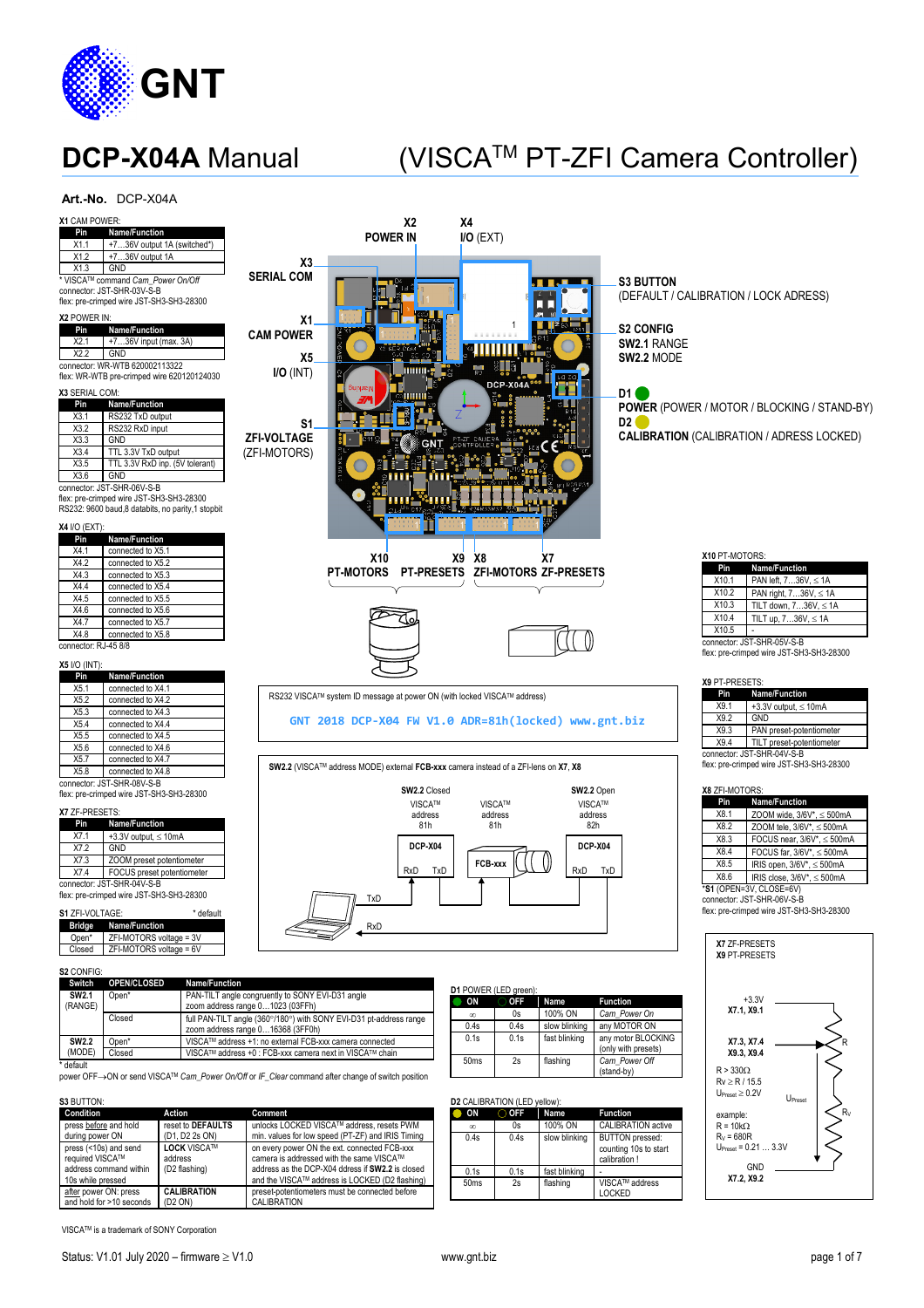

### **VISCATM Commands**

### **VISCATM Management**

|            | Packet (Hex)                                 | <b>Description</b>                                                                                                                                                                                                         |                                                       |
|------------|----------------------------------------------|----------------------------------------------------------------------------------------------------------------------------------------------------------------------------------------------------------------------------|-------------------------------------------------------|
| AddressSet | 88 30 01 FF                                  | DCP-X04A (VISCA™ network) replies with 88 30 0x FF                                                                                                                                                                         |                                                       |
|            |                                              | if the VISCA™ address in not locked (D2 not flashing):<br><b>SW2.2</b> Open: $x =$ number of VISCA <sup>TM</sup> instances (max. 6) + 1<br><b>SW2.2</b> Closed: $x =$ number of VISCA <sup>TM</sup> instances (max. 7) + 0 | (i.e. 2, 3, 4, 5, 6, 7)<br>(i.e. 1, 2, 3, 4, 5, 6, 7) |
|            |                                              | if the VISCA™ address is locked (D2 flashing):                                                                                                                                                                             |                                                       |
|            |                                              | SW2.2 Open: $x$ = locked VISCA™ address – 80h + 1<br><b>SW2.2</b> Closed: $x =$ locked VISCA™ address – 80h + 0                                                                                                            | (i.e. 2, 3, 4, 5, 6, 7)<br>(i.e. 1, 2, 3, 4, 5, 6, 7) |
| IF Clear   | 8x 01 00 01 FF<br>88 01 00 01 FF (broadcast) | restart: system reset, VISCA™ interface reset (except VISCA™ address) and error<br>status                                                                                                                                  |                                                       |
|            |                                              | controller replies with X0 50 FF or 88 01 00 01 FF (broadcast)<br>note: reply packet must be awaited before sending a new data packet                                                                                      |                                                       |

x = 1 to 8 (VISCA address)

 $X = 9$  to F (VISCA address  $+ 8$ )

#### **Error Messages**

| <b>Error Packet (Hex)</b>                              | Type                       | <b>Comments</b>                                                                                                                                                                                                                                                                                                                          |
|--------------------------------------------------------|----------------------------|------------------------------------------------------------------------------------------------------------------------------------------------------------------------------------------------------------------------------------------------------------------------------------------------------------------------------------------|
| X0 6Y 02 FF                                            | Syntax Error               | VISCA™ syntax error or function not supported by DCP-X04A                                                                                                                                                                                                                                                                                |
| X0 60 03 FF                                            | <b>Command Buffer Full</b> | a) both command sockets full                                                                                                                                                                                                                                                                                                             |
|                                                        |                            | b) active calibration                                                                                                                                                                                                                                                                                                                    |
| X0 6Y 41 FF                                            | <b>Execution Error</b>     | a) preset-potentiometers not available for execution of command or relative positioning<br>not available because absolute positioning is currently being executed<br>b) VISCA <sup>TM</sup> (RS232): time between characters $>$ 500ms<br>c) zoom or focus commands cannot be send while pan or tilt motors are active and vice<br>versa |
| X0 60 09 FF                                            | <b>Blocking Error</b>      | motor blocking detected (only available with preset-potentiometers)                                                                                                                                                                                                                                                                      |
| $V = 0$ is $\Gamma$ (iii) $0.01$ and $\Delta t = 0$ ). |                            |                                                                                                                                                                                                                                                                                                                                          |

 $X = 9$  to F (VISCA address  $+ 8$ )

**Y** = socket number (1 or 2)

### **Reply Messages**

|                                  | <b>Reply Packet (Hex)</b>  | <b>Note</b>                       |  |
|----------------------------------|----------------------------|-----------------------------------|--|
| Ack                              | X <sub>0</sub> 4Y FF       | $\prime$ = socket number (1 or 2) |  |
| Completion (Commands)            | X0 5Y FF                   | ' = socket number (1 or 2)        |  |
| <b>Information Return</b>        | .  FF<br>X <sub>0</sub> 50 |                                   |  |
| $X = 9$ to F (VISCA address + 8) |                            |                                   |  |

**Y** = socket number (1 or 2)

### **System**

| <b>Command Set</b> | Command | <b>VISCA Packet (Hex)</b> | <b>Comments</b>                                                                                    |
|--------------------|---------|---------------------------|----------------------------------------------------------------------------------------------------|
| Cam Custom         | Reset   | 8x 01 04 3F 00 7F FF      | Stores and recalls current Cam Power On/Off status in internal                                     |
|                    | Set     | 8x 01 04 3F 01 7F FF      | EEPROM. Status is recalled when DCP-X04A is connected to power                                     |
|                    | Recall  | 8x 01 04 3F 02 7F FF      | source                                                                                             |
|                    |         |                           | can be reset to defaults with S3 (press and hold during power ON):<br>default state: Cam Power: On |
| Cam Power          | Оn      | 8x 01 04 00 02 FF         | X1.1 On (736V)                                                                                     |
|                    | Off     | 8x 01 04 00 03 FF         | X1.1 Off, pan-, tilt-, zoom-, focus- and iris-motor stop (stand-by)                                |
| Cam_Preset         | Reset   | 8x 01 04 3F 00 0Z FF      | Z: 0B saves, resets and recalls pan-, tilt-, zoom- and focus-position for                          |
|                    | Set     | 8x 01 04 3F 01 0Z FF      | axes where preset-potentiometers are available                                                     |
|                    | Recall  | 8x 01 04 3F 02 0Z FF      | (external FCB-xxx camera Z: only 05)                                                               |

 $x = 1$  to 8 (VISCA address)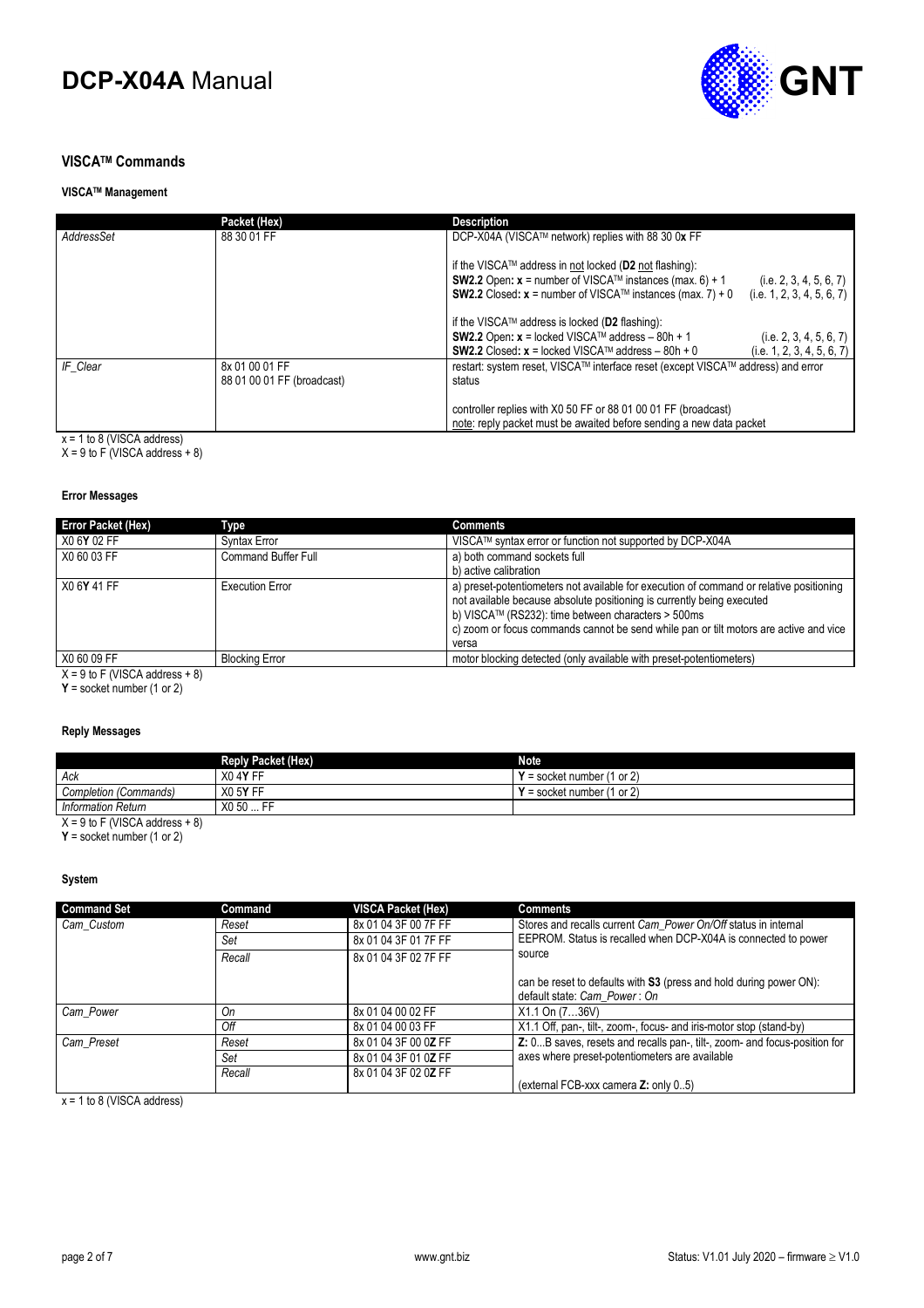# **GNT**

## **DCP-X04A** Manual

### **Commands PT-Head**

| <b>Command Set</b> | Command           | <b>VISCA Packet (Hex)</b>  | <b>Comments</b>                                                                                                                                                |
|--------------------|-------------------|----------------------------|----------------------------------------------------------------------------------------------------------------------------------------------------------------|
| Pan-tilt Drive     | Up                | 8x 01 06 01 VV WW 03 01 FF | W: pan speed 01h18h                                                                                                                                            |
|                    | Down              | 8x 01 06 01 VV WW 03 02 FF | WW: tilt speed 01h14h                                                                                                                                          |
|                    | Left              | 8x 01 06 01 VV WW 01 03 FF |                                                                                                                                                                |
|                    | Right             | 8x 01 06 01 VV WW 02 03 FF |                                                                                                                                                                |
|                    | UpLeft            | 8x 01 06 01 VV WW 01 01 FF |                                                                                                                                                                |
|                    | <b>UpRight</b>    | 8x 01 06 01 VV WW 02 01 FF |                                                                                                                                                                |
|                    | DownLeft          | 8x 01 06 01 VV WW 01 02 FF | Stop halts pan- and tilt axes.                                                                                                                                 |
|                    | <b>DownRight</b>  | 8x 01 06 01 VV WW 02 02 FF | (by way of derogation from emulated EVI-D30/31 camera).                                                                                                        |
|                    | Stop              | 8x 01 06 01 VV WW 03 03 FF |                                                                                                                                                                |
|                    | Home*             | 8x 01 06 04 FF             | pan: middle-position                                                                                                                                           |
|                    |                   |                            | tilt: middle-position                                                                                                                                          |
|                    | Reset* **         | 8x 01 06 05 FF             | restart with Cam_Custom settings (except for Cam_Power: always On)<br>and calibration of all axes (pan, tilt, zoom, focus) with preset-<br>potentiometers * ** |
|                    |                   |                            | note: voltage on preset-pins must be $> 0.2V$ for preset-potentiometer<br>detection                                                                            |
|                    | RelativePosition* | 8x 01 06 03 VV WW          | YYYY: pan axis: relative distance to current pan position                                                                                                      |
|                    |                   | 0Y 0Y 0Y 0Y 0Z 0Z 0Z 0Z FF | 0000h : no change                                                                                                                                              |
|                    |                   |                            | F3A0h0C60h (-360°+360°)                                                                                                                                        |
|                    |                   |                            | ZZZZ: tilt axis: relative distance to current tilt position<br>0000h : no change<br>F790h0870h (-180°+180°)                                                    |
|                    | AbsolutePosition* | 8x 01 06 02 VV WW          | SW2.1 Open:                                                                                                                                                    |
|                    |                   | 0Y 0Y 0Y 0Y 0Z 0Z 0Z 0Z FF | YYYY: pan position 0000h : center                                                                                                                              |
|                    |                   |                            | F9D0h0630h (-180°+180°)                                                                                                                                        |
|                    |                   |                            | <b>ZZZZ:</b> tilt position 0000h : center                                                                                                                      |
|                    |                   |                            | FBC8h0438h (-90°+90°)                                                                                                                                          |
|                    |                   |                            | <b>SW2.1 Closed:</b>                                                                                                                                           |
|                    |                   |                            | YYYY: pan position 0000 : center                                                                                                                               |
|                    |                   |                            | FC90h0370h (-180°+180°)                                                                                                                                        |
|                    |                   |                            | <b>ZZZZ:</b> tilt position 0000 : center                                                                                                                       |
|                    |                   |                            | FED4h012Ch (-90°+90°)                                                                                                                                          |
|                    | PhysicalPosition* | 8x 01 06 08 VV WW          | YYYY: pan position 0000h03FFh                                                                                                                                  |
|                    |                   | 0Y 0Y 0Y 0Y 0Z 0Z 0Z 0Z FF | ZZZZ: tilt position 0000h03FFh                                                                                                                                 |
| Pan-tilt_PwmMin    | Set               | 8x 01 05 03 VV WW YY ZZ FF | VV: pan left min. PWM 00h64h                                                                                                                                   |
|                    |                   |                            | WW: pan right min. PWM 00h64h                                                                                                                                  |
|                    |                   |                            | (PWM: 0100% pulse width)                                                                                                                                       |
|                    |                   |                            | YY: tilt down min. PWM 00h64h                                                                                                                                  |
|                    |                   |                            | ZZ: tilt up min. PWM 00h64h                                                                                                                                    |
|                    |                   |                            | (PWM: 0100% pulse width)                                                                                                                                       |
|                    |                   |                            |                                                                                                                                                                |
|                    |                   |                            | Pan-tilt_PwmMin is automatically stored in internal EEPROM of DCP-<br>X04A when set                                                                            |
|                    |                   |                            | can be reset to defaults with S3 (press and hold during power ON):<br>VV: 10h (16%), WW: 10h (16%)<br>YY: 13h (19%), ZZ: 13h (19%)                             |

 $x = 1...8$  (VISCA<sup>TM</sup> address – see VISCA<sup>TM</sup> Management)

\* only with preset-potentiometer

\*\* no VISCATM commands are accepted during calibration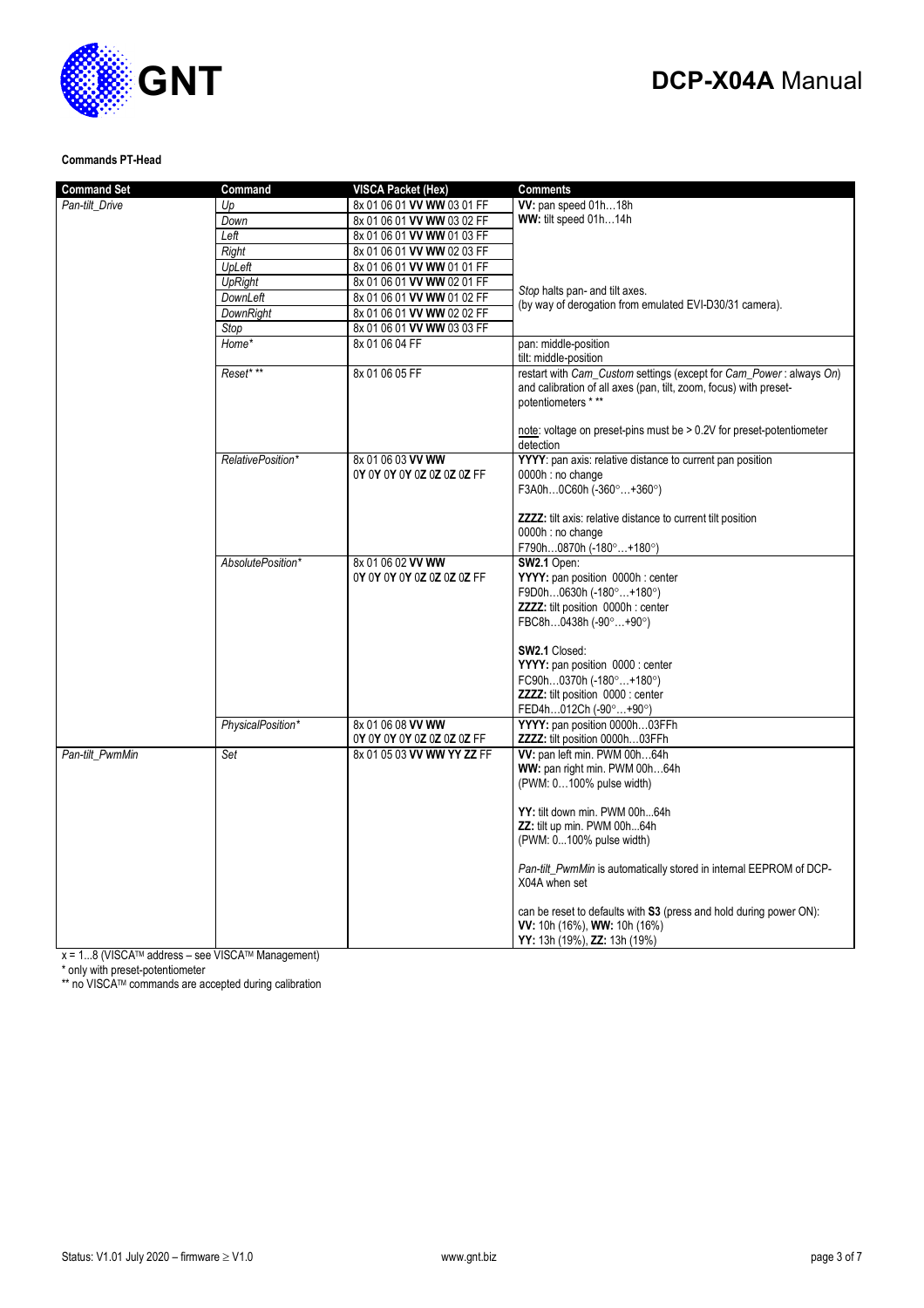

### **Commands ZFI-Lens**

| <b>Command Set</b> | Command         | <b>VISCA Packet</b>        | <b>Comments</b>                                                                                                             |
|--------------------|-----------------|----------------------------|-----------------------------------------------------------------------------------------------------------------------------|
| Cam Zoom           | Stop            | 8x 01 04 07 00 FF          |                                                                                                                             |
|                    | Tele (Standard) | 8x 01 04 07 02 FF          |                                                                                                                             |
|                    | Wide (Standard) | 8x 01 04 07 03 FF          |                                                                                                                             |
|                    | Tele (Variable) | 8x 01 04 07 2Z FF          |                                                                                                                             |
|                    | Wide (Variable) | 8x 01 04 07 3Z FF          | Z: 0 (low speed) to 7 (high speed)                                                                                          |
|                    | Direct*         | 8x 01 04 47 0Z 0Z 0Z 0Z FF | SW2.1 Open:                                                                                                                 |
|                    |                 |                            | ZZZZ: 0000 (wide) to 03FF (tele)                                                                                            |
|                    |                 |                            | SW2.1 Closed:                                                                                                               |
|                    |                 |                            | ZZZZ: 0000 (wide) to 3FF0 (tele)                                                                                            |
|                    |                 |                            | SW2.2 Closed:                                                                                                               |
|                    |                 |                            | <b>ZZZZ</b> : to FCB-xxx camera is rescaled (03FF $\rightarrow$ 3FF0)                                                       |
| Cam Focus          | Stop            | 8x 01 04 08 00 FF          |                                                                                                                             |
|                    | Far (Standard)  | 8x 01 04 08 02 FF          |                                                                                                                             |
|                    | Near (Standard) | 8x 01 04 08 03 FF          |                                                                                                                             |
|                    | Far (Variable)  | 8x 01 04 08 2Z FF          |                                                                                                                             |
|                    | Near (Variable) | 8x 01 04 08 3Z FF          | Z: 0 (low speed) to 7 (high speed)                                                                                          |
|                    | Direct*         | 8x 01 04 48 0Z 0Z 0Z 0Z FF | ZZZZ: 0000 to FFFF                                                                                                          |
| Cam Iris           | Reset           | 8x 01 04 0B 00 FF          | iris full open<br>(ZFI_PwmMin WW x 10ms x 18 steps)                                                                         |
|                    | Up              | 8x 01 04 0B 02 FF          | +1 step open                                                                                                                |
|                    |                 |                            | $(1 \text{ step} = ZFI$ PwmMin WW x 10ms)                                                                                   |
|                    | Down            | 8x 01 04 0B 03 FF          | -1 step close                                                                                                               |
|                    |                 |                            | $(1 \text{ step} = ZFL$ <i>PwmMin</i> <b>WW</b> x 10ms)                                                                     |
| Pan-tilt Drive     | Reset* **       | 8x 01 06 05 FF             | restart with Cam_Custom settings and calibration of all axes (pan,                                                          |
|                    |                 |                            | tilt, zoom, focus) with preset-potentiometers ***                                                                           |
|                    |                 |                            | note: voltage on preset-pins must                                                                                           |
|                    |                 |                            | be > 0.2V for preset-potentiometer detection)                                                                               |
| <b>ZFI PwmMin</b>  | Set             | 8x 01 05 07 UU VV WW FF    | UU: zoom min. PWM 00h64h                                                                                                    |
|                    |                 |                            | VV: focus min. PWM 00h64h                                                                                                   |
|                    |                 |                            | (PWM: 0100% Pulse Width)                                                                                                    |
|                    |                 |                            |                                                                                                                             |
|                    |                 |                            | <b>WW:</b> iris time for $\pm 1$ step open/close in 10ms steps 00h64h<br>$= 0100 \times 10$ ms = 01000 ms (default: 300 ms) |
|                    |                 |                            |                                                                                                                             |
|                    |                 |                            | ZFI_PwmMin is automatically stored in internal EEPROM of DCP-                                                               |
|                    |                 |                            | X04A when set                                                                                                               |
|                    |                 |                            | can be reset to defaults with S3 (press and hold during power ON):                                                          |
|                    |                 |                            | UU: 4Ah (74%), VV: 38h (56%)                                                                                                |
|                    |                 |                            | WW: 1Eh (30 x 10ms = 300ms)                                                                                                 |

x = 1...8 (VISCATM address – see VISCATM Management)

\* only with preset-potentiometer

\*\* no VISCATM commands are accepted during calibration

### **VISCATM Inquiries**

### **Inquiries System**

| <b>Inquiry</b> | Packet Inquiry (Hex) | Packet Reply (Hex)            | <b>Description</b>                                                                                                          |
|----------------|----------------------|-------------------------------|-----------------------------------------------------------------------------------------------------------------------------|
| Cam VersionIng | 8x 09 00 02 FF       | X0 50 ij kl mn pg rs tu vw FF | $i$ ikl: 0F0Fh (Vendor ID = GNT);<br>$mnpq: 0402h$ (Model = SONY EVI-D31);<br><b>rstu:</b> 0100h (DCP-X04A FW Vers. = 1.0); |
| Cam PowerIng   | 8x 09 04 00 FF       | X0 50 0Y FF                   | $vw: 01h$ (Socket Number = 01);<br>Y: power status<br>$2 = power ON$<br>$3 = power$ OFF                                     |

x = 1 to 8 (VISCA address)

 $X = 9$  to F (VISCA address  $+ 8$ )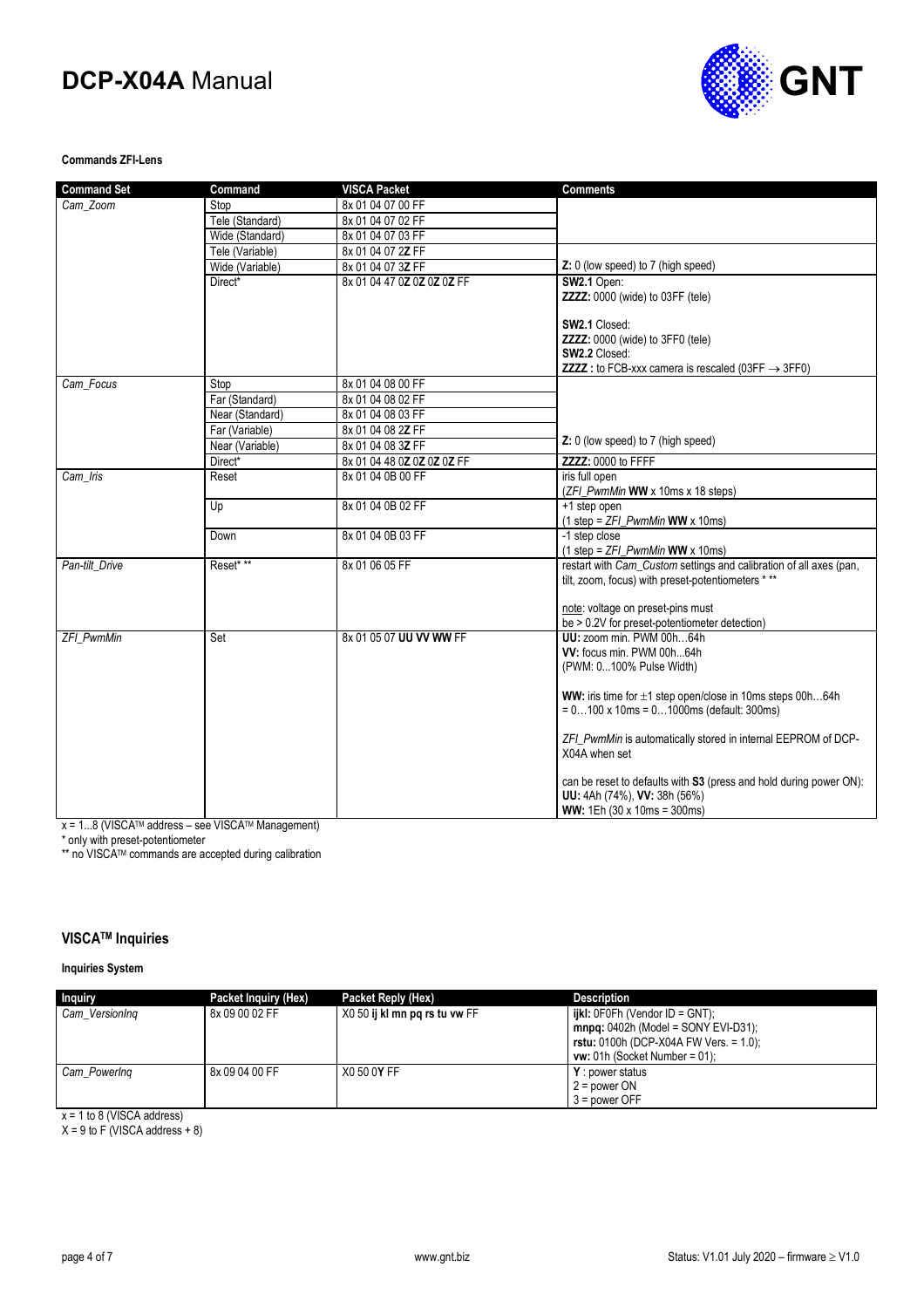

### **Inquiries PT-Head**

| <b>Inquiry</b>     | Packet Inquiry (Hex) | <b>Packet Reply (Hex)</b>        | <b>Description</b>                                                                                                                                                                                                                                                |
|--------------------|----------------------|----------------------------------|-------------------------------------------------------------------------------------------------------------------------------------------------------------------------------------------------------------------------------------------------------------------|
| Pan-tiltPosIng     | 8x 09 06 12 FF       | X0 50 0Y 0Y 0Y 0Y 0Z 0Z 0Z 0Z FF | YYYY: pan position 0000h : center<br>SW2.1 Open:<br>F9D0h0630h (-360°+360°)<br><b>SW2.1 Closed:</b><br>FC90h0370h (-360°+360°)<br><b>ZZZZ:</b> tilt position 0000h : center<br>SW2.1 Open:<br>FBC8h0438h (-180°+180°)<br>SW2.1 Closed:<br>FED4h012C. (-180°+180°) |
| Pan-tiltPhyPosIng  | 8x 09 06 15 FF       | X0 50 0Y 0Y 0Y 0Y 0Z 0Z 0Z 0Z FF | YYYY: pan position 0000h03FFh<br><b>ZZZZ:</b> tilt position 0000h03FFh                                                                                                                                                                                            |
| Pan-tilt ErrIng    | 8x 09 05 05 FF       | X0 50 0Y 0Z FF                   | Y: 00001100:<br>Pan-tilt Err O.K.=0. Error=1<br>Bit2=pan blocking<br>Bit3=tilt blocking; Bit2 and Bit3 are reset to 0 after register reading<br><b>Z: 0000; ErrorLink OFF=0, ON=1;</b>                                                                            |
| Pan-tilt PwmMinIng | 8x 09 05 03 FF       | X0 50 VV WW YY ZZ FF             | W: pan left min. PWM 00h64h<br>WW: pan right min. PWM 00h64h; (PWM: 0100% pulse width)<br>YY: tilt down min. PWM 00h64h<br><b>ZZ:</b> tilt up min. PWM 00h64h; (PWM: 0100% pulse width)                                                                           |

x = 1 to 8 (VISCA address)

 $X = 9$  to F (VISCA address  $+8$ )

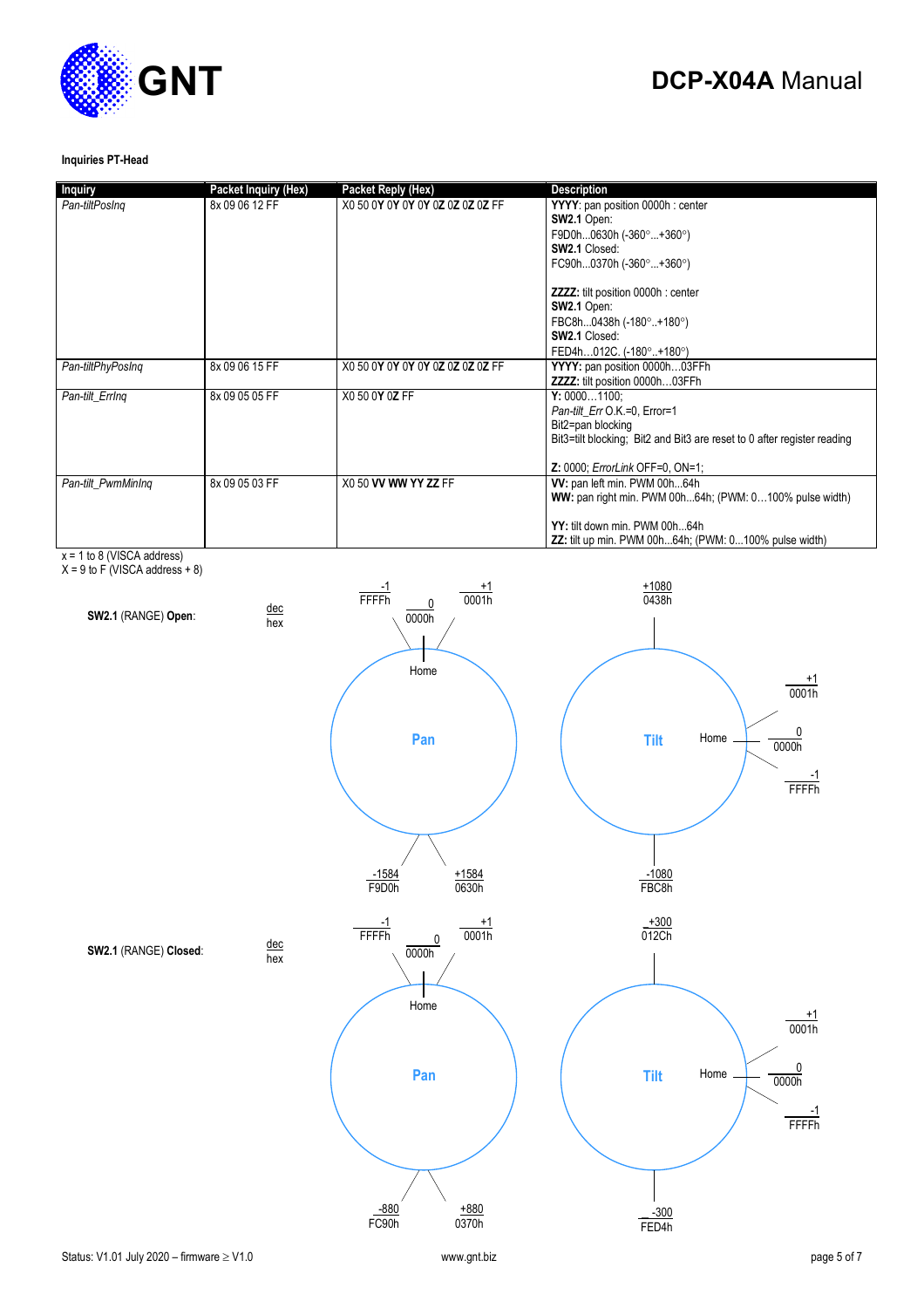

### **Inquiries ZFI-Lens**

| <b>Inquiry</b>       | Packet Inquiry (Hex) | Packet Reply (Hex)   | <b>Description</b>                                                    |
|----------------------|----------------------|----------------------|-----------------------------------------------------------------------|
| Cam ZoomPosing       | 8x 09 04 47 FF       | Y0 50 0Z 0Z 0Z 0Z FF | SW2.1 Open:                                                           |
|                      |                      |                      | <b>ZZZZ:</b> 0000 (wide) to 03FF (tele)                               |
|                      |                      |                      | <b>SW2.1 Closed:</b>                                                  |
|                      |                      |                      | <b>ZZZZ:</b> 0000 (wide) to 3FF0 (tele)                               |
|                      |                      |                      | <b>SW2.2 Closed:</b>                                                  |
|                      |                      |                      | <b>ZZZZ</b> : last received zoom position (in VISCA™ command)         |
| Cam FocusPosing      | 8x 09 04 48 FF       | Y0 50 0Z 0Z 0Z 0Z FF | ZZZZ: 0000 to FFFF                                                    |
| <b>ZFI Erring</b>    | 8x 09 05 05 FF       | X0 50 VV 00 FF       | VV: 0000 00000000 0011;                                               |
|                      |                      |                      | $ZFI$ Err O.K.=0. Error=1                                             |
|                      |                      |                      | Bit0=zoom blocking                                                    |
|                      |                      |                      | Bit1=focus blocking; Bit0Bit1 are reset to 0 after register reading   |
| <b>ZFI PwmMinIng</b> | 8x 09 05 07 FF       | X0 50 UU VV WW FF    | UU: zoom min. PWM 00h64h                                              |
|                      |                      |                      | VV: focus min. PWM 00h64h                                             |
|                      |                      |                      | <b>WW:</b> iris time for $\pm 1$ step open/close in 10ms steps 00h64h |
|                      |                      |                      | $= 0100 \times 10$ ms = 01000 ms                                      |

 $x = 1$  to 8 (VISCA address)

 $X = 9$  to F (VISCA address + 8)

### **Specifications**

#### **General**

Dimensions 58 x 58 x 14 mm Mounting  $4x$  3.2mm hole<br>Operating temperature/humidity  $-25^{\circ}$ C to +50 $^{\circ}$ C Weight 100g

-25 $\degree$ C to +50 $\degree$ C, 20% to 75% relative humidity

#### **Power (X2.1)**

Supply voltage 7 ... 36V DC<br>Current min.  $\sim$  2mA (Cam Current max. (all motors off) ~25mA (*Cam\_Power On*)

~2mA (*Cam\_Power Off*) 3A (fused – non-resettable)



**The current of all outputs in total (pt-head, zfi-lens and camera) must not exceed 3A. The DCP-X04A controller has a non-resettable 3A (fast blowing) input fuse for protection.** 

> $0.2 ... 3.3V$ 10 Bit  $+11$ SB  $<$ 100k $\Omega$ 1 …  $10k\Omega$

### **Camera Power Output (X1.1)**

Camera current max.<br>Short-circuit protection

Camera supply voltage 7 ... 36V DC (corresponding to voltage on **X2.1**)<br>Camera current max. 1A (power ON) no (3A non-resettable input fuse)

### **VISCATM RS232 Interface**

| Speed            | 9600 Baud         |
|------------------|-------------------|
| <b>Startbits</b> |                   |
| <b>Databits</b>  | 8                 |
| Stopbits         | 1                 |
| Parity           | no                |
| Handshake        | no                |
| Timeout          | 500 <sub>ms</sub> |

### **A/D-Converter (Pan, Tilt, Zoom, Focus)**

| Input voltage        |  |
|----------------------|--|
| Resolution           |  |
| Measurement error    |  |
| Input resistance     |  |
| Recommended          |  |
| Preset-potentiometer |  |

| 7  36V DC (corresponding to voltage on X |
|------------------------------------------|

### **PT-Head Motors**

| Pan current max.<br>Pan switch-on time limitation<br>Tilt current max.<br>Tilt switch-on time limitation<br>PWM frequency<br>Overcurrent protection<br>Short-circuit protection<br>Undervoltage lockout<br>Overtemperature protection                                                            | 1A<br>360s (without preset-potentiometer)<br>1Α<br>360s (without preset-potentiometer)<br>20kHz<br>yes<br>yes<br>yes<br>yes                                                                                                               |
|--------------------------------------------------------------------------------------------------------------------------------------------------------------------------------------------------------------------------------------------------------------------------------------------------|-------------------------------------------------------------------------------------------------------------------------------------------------------------------------------------------------------------------------------------------|
| Recommended PT-Head                                                                                                                                                                                                                                                                              |                                                                                                                                                                                                                                           |
| Current<br>End stops                                                                                                                                                                                                                                                                             | $<$ 1A/axis<br>necessary for calibration procedure with<br>preset-potentiometers                                                                                                                                                          |
| Preset-potentiometers                                                                                                                                                                                                                                                                            | free accessible 3-pin connection or<br>max. 3.3V output                                                                                                                                                                                   |
| <b>ZFI-Lens Motors</b>                                                                                                                                                                                                                                                                           |                                                                                                                                                                                                                                           |
| Zoom current max.<br>Zoom switch-on time limitation<br>Focus current max.<br>Focus switch-on time limitation<br>Iris current max.<br>Iris switch-on time limitation<br>PWM frequency<br>Overcurrent protection<br>Short-circuit protection<br>Undervoltage lockout<br>Overtemperature protection | 500mA (S1: open=3V; closed=6V)<br>30s (without preset-potentiometer)<br>500mA (S1: open=3V; closed=6V)<br>30s (without preset-potentiometer)<br>500mA (S1: open=3V; closed=6V)<br>18 <sub>s</sub><br>$20$ kHz<br>yes<br>yes<br>yes<br>yes |
|                                                                                                                                                                                                                                                                                                  | If driving more than one lens-motor at the same time, the current of all active<br>motors in total must not exceed 500mA. VISCA™ preset commands must not be<br>used if two or three motors in total draw a current of more than 500mA.   |

#### **Recommended ZFI-Lens**

| Current               | $\leq$ 500mA/axis and in total (zoom and focus) |
|-----------------------|-------------------------------------------------|
| End stops             | necessary for calibration procedure with        |
|                       | preset-potentiometers                           |
| Preset-potentiometers | free accessible 3-pin connection or             |
|                       | max. 3.3V output                                |